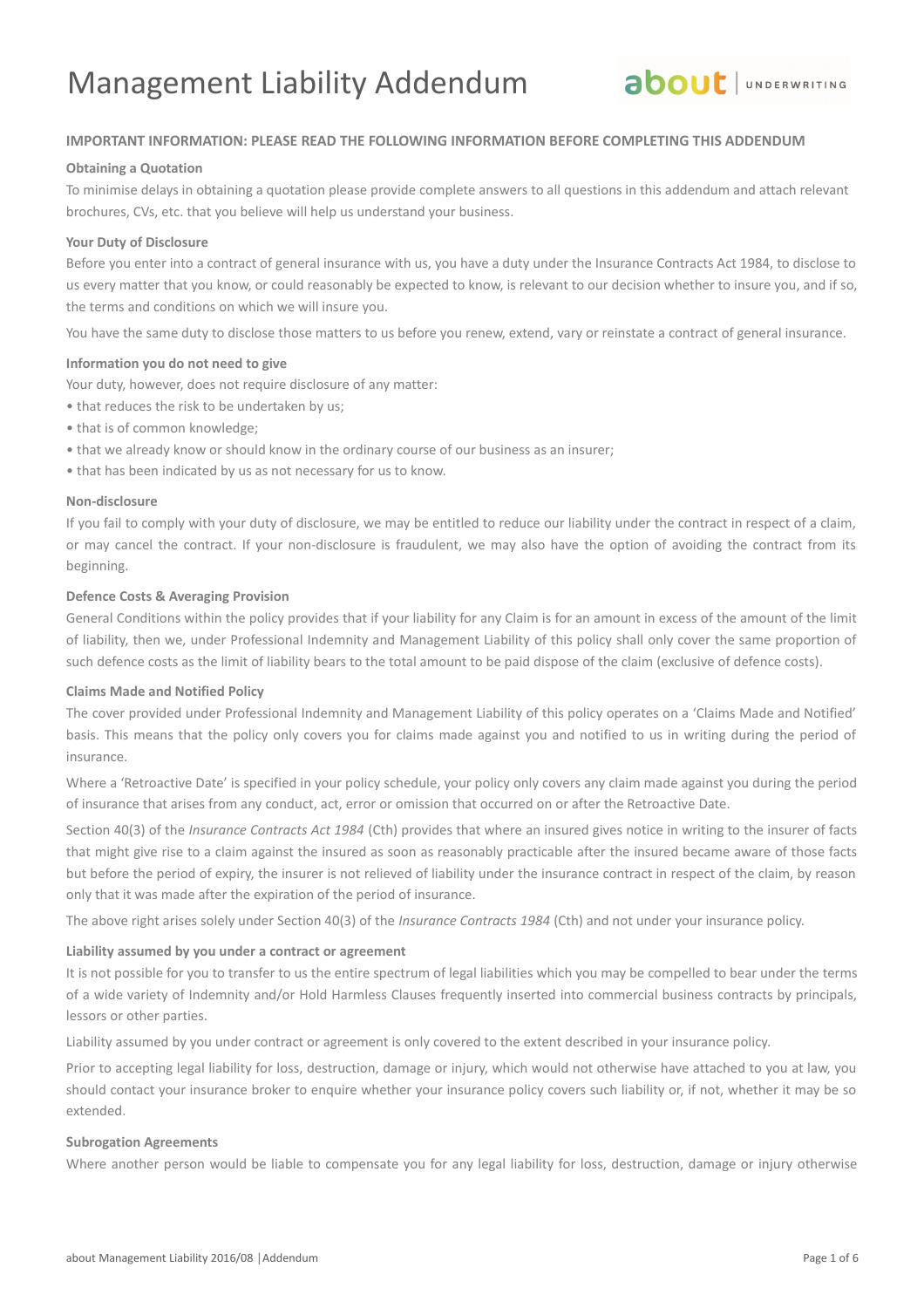covered by this insurance, but you have agreed with that person either before or after the loss, destruction, damage or injury occurred that you would not seek to recover any monies from that person, we will not cover you under this insurance for such legal liability for loss, destruction, damage or injury.

**ADOUL** UNDERWRITING

#### **Privacy**

About Underwriting value the privacy of your personal information and we will ensure the handling of your personal information is dealt with in accordance with the *Privacy Act 1988* (Cth) (the Act) and the relevant Australian Privacy Principals. Our full privacy policy can be accessed at **aboutunderwriting.com.au** 

When we provide insurance products and/or services, we ask you for the personal information we need to assess applications for insurance policies, to administer and manage insurance policies and to investigate and handle claims. This can include a broad range of information ranging from your name, date of birth, address and contact details to other information about your personal affairs including your profession, financial affairs including financial statements, any criminal convictions or claims.

We may need to disclose personal information that you provide us to contractors, coinsureds, insurers and underwriters (who may be located overseas), lawyers, claims adjusters and others engaged by About Underwriting to enable them to administer policies or handle claims. Regardless of the information shared, we will take all reasonable steps to ensure that the above parties protect your information in the same way that we do.

Our Privacy Policy shown in the above link contains information about how you can access the information we hold about you, ask us to correct it, or make a privacy related complaint. You can obtain a copy from our Privacy Officer by emailing to [privacy@aboutunderwriting.com.au](mailto:privacy@aboutunderwriting.com.au)

#### **Consent**

By visiting any of our websites, online quotation systems, applying for, renewing or using any of our products or services you agree to your information being collected, held, used and disclosed as set out in our Privacy Policy.

#### **Complaints or Disputes**

If you wish to make a complaint about our products or services, or a Privacy breach, you can contact us at [complaints@aboutunderwriting.com.au](mailto:complaints@aboutunderwriting.com.au) or [privacy@aboutunderwriting.com.au](mailto:privacy@aboutunderwriting.com.au) Please refer to our complaints & disputes process detailed at [aboutunderwriting.com.au](http://www.aboutunderwriting.com.au/)

If this does not resolve the matter or you are not satisfied with the way a complaint has been dealt with, you should contact:

Lloyd's Underwriters' General Representative in Australia Level 9, 1 O'Connell St Sydney NSW 2000 Telephone Number: (02) 8298 0783 Email: [idraustralia@lloyds.com](mailto:idraustralia@lloyds.com)

who will refer your dispute to the Complaints team at Lloyd's.

Complaints that cannot be resolved may be escalated to an independent dispute resolution body; Financial Ombudsman Services Limited (FOS). This external dispute resolution body has the ability to make decisions of which About Underwriting are obliged to comply.

Contact details are:

**Financial Ombudsman Services Limited Phone: 1800 367 287 Email:** [info@fos.org.au](mailto:info@fos.org.au) **Internet:** [http://www.fos.org.au](http://www.fos.org.au/) **GPO Box 3, Melbourne, VIC 3001**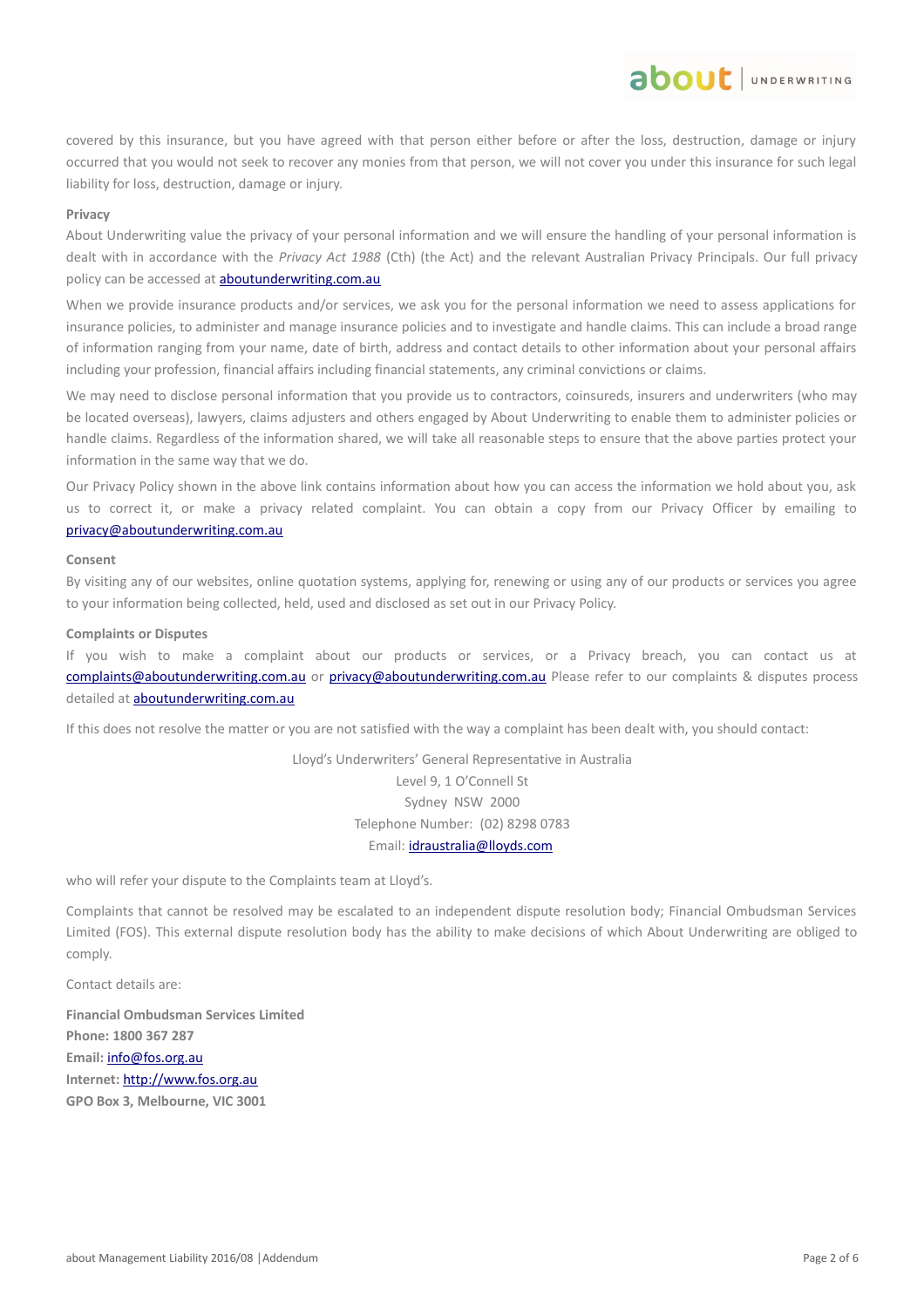# **Management Liability Addendum**

This Addendum is for Management Liability as part of the about package policies.

"You/your" in this Addendum means the "Named Insured".

| <b>About you</b>                                                                            |                                                                                                                              |
|---------------------------------------------------------------------------------------------|------------------------------------------------------------------------------------------------------------------------------|
| 1. Named insured(s):                                                                        |                                                                                                                              |
|                                                                                             |                                                                                                                              |
|                                                                                             |                                                                                                                              |
|                                                                                             |                                                                                                                              |
| <b>About the business</b>                                                                   |                                                                                                                              |
| 2. Please select which Limit of Indemnity is required for Management Liability:             |                                                                                                                              |
| 5500,000<br>$\bigcap$ \$1,000,000<br>52,000,000                                             | $\sqrt{\frac{1}{55,000,000}}$ $\sqrt{\frac{1}{510,000,000}}$<br>$\sqrt{3}$<br>Other                                          |
| 3. At last financial year end, please state:                                                |                                                                                                                              |
| <b>Net Profit</b>                                                                           | \$                                                                                                                           |
| <b>Gross Total Assets</b>                                                                   | \$                                                                                                                           |
| <b>Gross Total Liabilities</b>                                                              | \$                                                                                                                           |
| when they fall due?                                                                         | 4. Are there any facts or circumstances that may affect the ability of the company to meet all its debts as and<br>Yes<br>No |
| If Yes, please provide details:                                                             |                                                                                                                              |
|                                                                                             |                                                                                                                              |
| 5. Do you require Employment Practices Liability?                                           | Yes<br>No                                                                                                                    |
| If Yes, please select your preferred sub-limit:                                             |                                                                                                                              |
| $\Box$ \$500,000<br>$\bigcup$ \$250,000                                                     | $\frac{1}{2}$ \$1,000,000 $\frac{1}{2}$ \$2,000,000<br>5,000,000<br>\$<br>Other                                              |
| 6. Retrenchments in the last 12 months/next 12 months:                                      | Number last 12 Months:                                                                                                       |
|                                                                                             | Estimate next 12 Months:                                                                                                     |
| 7. Are all employees provided with written employee procedures<br>(e.g. Employee Handbook)? | $\blacksquare$ Yes<br>No                                                                                                     |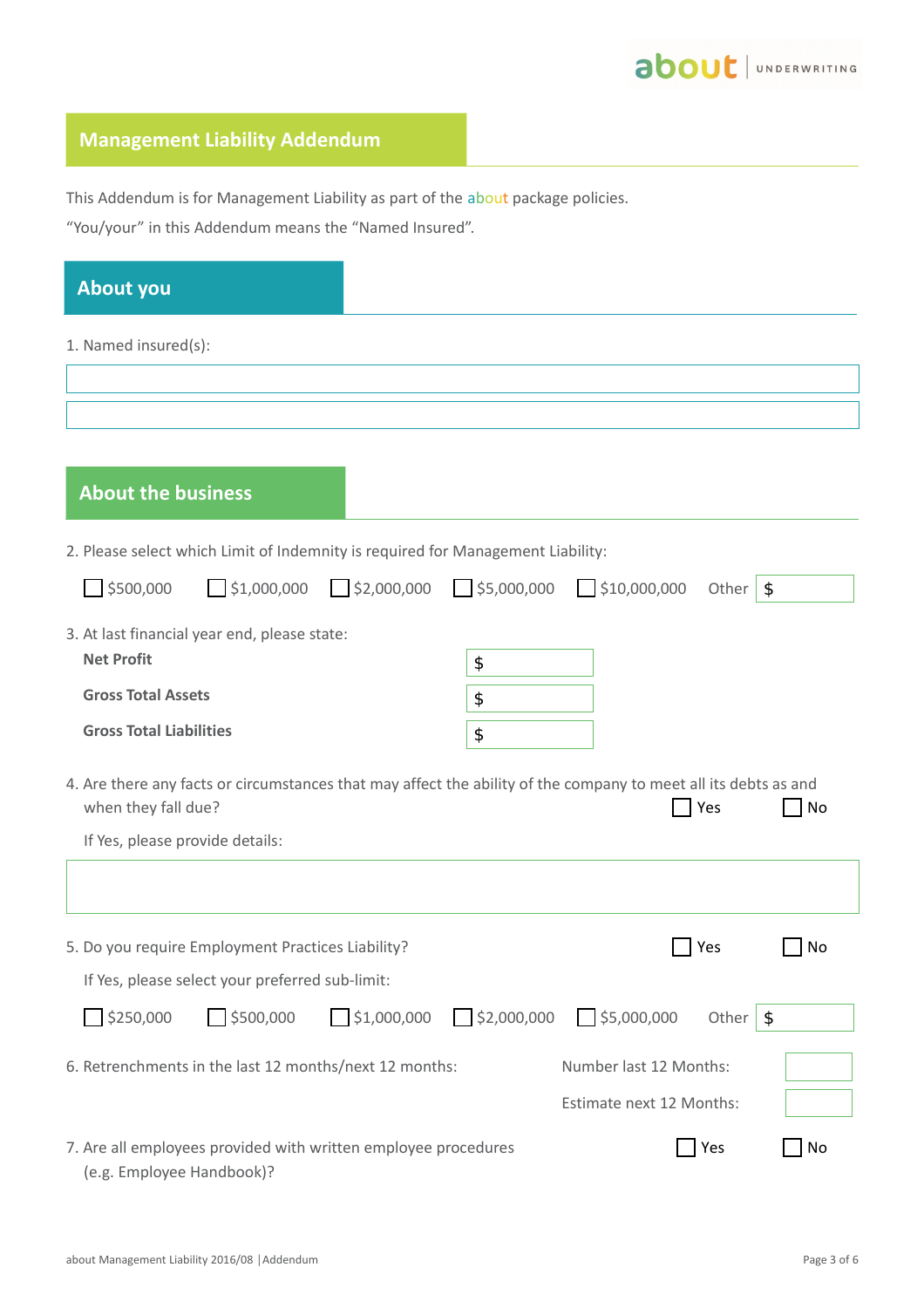|                                                                 |                                                                                                                                                                                                                                                                                                                              |                         |                                                 |                         |                                                                                                                                                                                                    |        |                    | <b>about</b> JUNDERWRITING |
|-----------------------------------------------------------------|------------------------------------------------------------------------------------------------------------------------------------------------------------------------------------------------------------------------------------------------------------------------------------------------------------------------------|-------------------------|-------------------------------------------------|-------------------------|----------------------------------------------------------------------------------------------------------------------------------------------------------------------------------------------------|--------|--------------------|----------------------------|
|                                                                 |                                                                                                                                                                                                                                                                                                                              |                         | 8. Do you require Statutory Liability?          |                         |                                                                                                                                                                                                    |        | $\vert$ Yes        | No                         |
|                                                                 |                                                                                                                                                                                                                                                                                                                              |                         | If Yes, please select your preferred sub-limit: |                         |                                                                                                                                                                                                    |        |                    |                            |
|                                                                 |                                                                                                                                                                                                                                                                                                                              | $\frac{1}{2}$ \$100,000 | $\bigcap$ \$250,000                             | $\Box$ \$500,000        | $\frac{1}{2}$ \$1,000,000                                                                                                                                                                          |        |                    |                            |
|                                                                 |                                                                                                                                                                                                                                                                                                                              |                         |                                                 |                         | 9. Have you suffered any Occupational Health & Safety breaches in the last 5 years?                                                                                                                |        | Yes                | No                         |
|                                                                 |                                                                                                                                                                                                                                                                                                                              |                         | If Yes, please provide details:                 |                         |                                                                                                                                                                                                    |        |                    |                            |
|                                                                 |                                                                                                                                                                                                                                                                                                                              |                         |                                                 |                         |                                                                                                                                                                                                    |        |                    |                            |
|                                                                 |                                                                                                                                                                                                                                                                                                                              |                         | 10. Do you require Crime Cover?                 |                         |                                                                                                                                                                                                    |        | Yes                | <b>No</b>                  |
|                                                                 |                                                                                                                                                                                                                                                                                                                              |                         | If Yes, please select your preferred sub-limit: |                         |                                                                                                                                                                                                    |        |                    |                            |
|                                                                 |                                                                                                                                                                                                                                                                                                                              | 550,000                 | \$100,000                                       | $\frac{1}{2}$ \$250,000 | 5500,000                                                                                                                                                                                           |        |                    |                            |
|                                                                 |                                                                                                                                                                                                                                                                                                                              |                         |                                                 |                         | 11. How often is an independent physical review of stock reconciled against inventory records?                                                                                                     |        |                    |                            |
|                                                                 |                                                                                                                                                                                                                                                                                                                              | <b>Weekly</b>           | Monthly                                         |                         | Annually                                                                                                                                                                                           | Other: |                    |                            |
|                                                                 |                                                                                                                                                                                                                                                                                                                              |                         |                                                 |                         |                                                                                                                                                                                                    |        |                    |                            |
|                                                                 | <b>Duties</b>                                                                                                                                                                                                                                                                                                                |                         |                                                 |                         |                                                                                                                                                                                                    |        |                    |                            |
|                                                                 | 12.<br>Are duties segregated so that no one person can control signing<br>a)<br>cheques, preparing cheque requisitions, reconciling bank<br>statements or issuing fund transfer instructions above \$5,000, from<br>commencement to completion without referral to another party<br>(i.e. financial controller or director)? |                         |                                                 |                         | <b>Yes</b>                                                                                                                                                                                         | No     |                    |                            |
|                                                                 | b)                                                                                                                                                                                                                                                                                                                           |                         | controller or director)?                        |                         | Are duties segregated so that no one person can control refund of<br>monies or return of goods above \$5,000, from commencement to<br>completion without referral to another party (i.e. financial |        | Yes                | No                         |
|                                                                 | C)                                                                                                                                                                                                                                                                                                                           |                         | uninterrupted annual leave per year?            |                         | Are all employees required to take a minimum of two weeks                                                                                                                                          |        | $\blacksquare$ Yes | No                         |
|                                                                 |                                                                                                                                                                                                                                                                                                                              |                         | 13. Do you require Internet Liability?          |                         |                                                                                                                                                                                                    |        | $\Box$ Yes         | No                         |
|                                                                 |                                                                                                                                                                                                                                                                                                                              |                         | If Yes, please select your preferred sub-limit: |                         |                                                                                                                                                                                                    |        |                    |                            |
|                                                                 |                                                                                                                                                                                                                                                                                                                              | $\frac{1}{2}$ \$50,000  | $\frac{1}{2}$ \$100,000                         | \$200,000               |                                                                                                                                                                                                    |        |                    |                            |
| 14. Please advise the number of websites cover is required for: |                                                                                                                                                                                                                                                                                                                              |                         |                                                 |                         |                                                                                                                                                                                                    |        |                    |                            |
| 15. Please list website addresses requiring cover:              |                                                                                                                                                                                                                                                                                                                              |                         |                                                 |                         |                                                                                                                                                                                                    |        |                    |                            |
|                                                                 |                                                                                                                                                                                                                                                                                                                              |                         |                                                 |                         |                                                                                                                                                                                                    |        |                    |                            |
|                                                                 |                                                                                                                                                                                                                                                                                                                              |                         |                                                 |                         |                                                                                                                                                                                                    |        |                    |                            |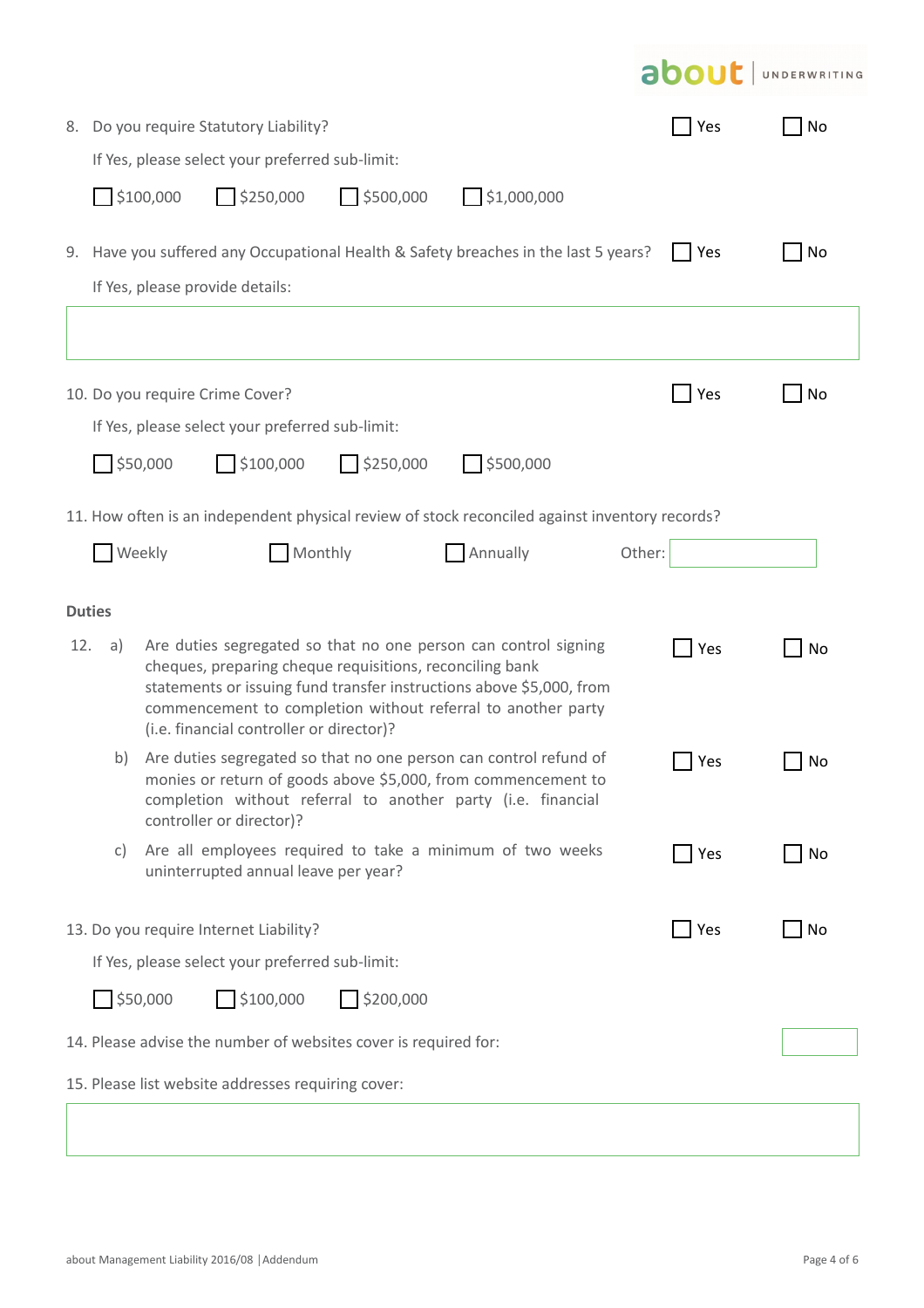

# **About your Claims**

| 16. After full enquiry of all your employees, has any insurance claim been made against you or your business or |            |           |
|-----------------------------------------------------------------------------------------------------------------|------------|-----------|
| that of any principal, partner, director or employee in this or any other business?                             | $\Box$ Yes | $\Box$ No |

If Yes, please provide details:

| <b>Date Notified</b><br>(DD/MM/YYYY) | <i>Insurer</i> | <b>Description</b> | <b>Amount Paid</b> | <b>Maximum</b><br><b>Potential Loss Open</b> | <b>Finalised or Claimant Name</b> |
|--------------------------------------|----------------|--------------------|--------------------|----------------------------------------------|-----------------------------------|
|                                      |                |                    |                    |                                              |                                   |
|                                      |                |                    |                    |                                              |                                   |
|                                      |                |                    |                    |                                              |                                   |
|                                      |                |                    |                    |                                              |                                   |
|                                      |                |                    |                    |                                              |                                   |

17. Are you aware of any circumstances or incidents which may result in a claim being made against you or your business or the business of any principal, partner, director or employee?  $\Box$  Yes  $\Box$  No

If Yes, please provide details of circumstances or incidents:

| 18. Have you or any of your employees ever been the subject of any disciplinary proceedings or actions for<br>misconduct in a professional respect whilst in this or any other business? | Yes | No        |
|------------------------------------------------------------------------------------------------------------------------------------------------------------------------------------------|-----|-----------|
| If Yes, please provide details of proceedings or actions:                                                                                                                                |     |           |
|                                                                                                                                                                                          |     |           |
|                                                                                                                                                                                          |     |           |
|                                                                                                                                                                                          |     |           |
| 19. Have you, your principals, partners, directors or predecessors in business had insurance declined, cancelled,<br>refused or had any special terms imposed?                           | Yes | <b>No</b> |
| If Yes, please provide details:                                                                                                                                                          |     |           |